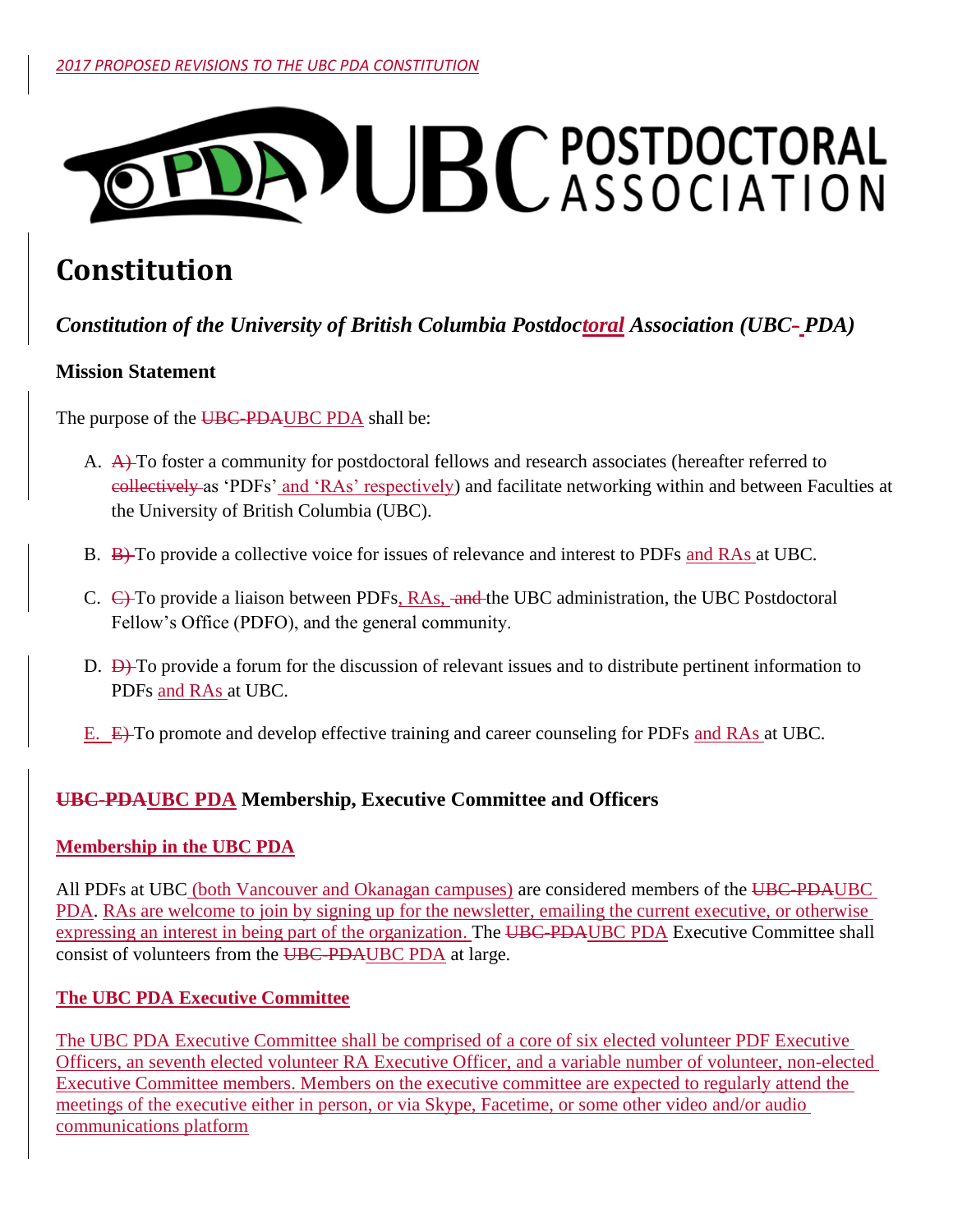#### *2017 PROPOSED REVISIONS TO THE UBC PDA CONSTITUTION*

# **Executive Officers**:

The Executive Officers shall be elected annually by the members of the UBC-PDAUBC PDA at the Annual General Meeting. Due to the requirement that the members of the executive be active in liaising with the PDFO, whose mandate is explicitly focused solely on PDFs, and not RAs, all the Executive Officers must be UBC PDFs, with the exception of the VP Research Associate position, which is open exclusively to UBC RAs. Executive Officers, shall speak for the UBC-PDAUBC PDA, shall act as representatives and advocates of the UBC-PDAUBC PDA, and shall be responsible for the administration of the affairs of the UBC-PDAUBC PDA. All Executive Officers and shall always be accountable to the Executive Committee, and the membership of the UBC-PDAUBC PDA at large. and the Executive Committee.

1) The UBC-PDAUBC PDA Executive Committee Officers shall be consist of the following positions:comprised of the following elected officers:

#### A. a) President

The **president**-President shall preside over all UBC-PDAUBC PDA Executive Committee and Annual General Meetings, enforce due observation of the constitution, shall lead, organize and delegate duties to facilitate the operations of the UBC-PDAUBC PDA, and act as liaison to the PDFO.

#### A.B. b) Vice-President Operationss

The Vice-President Operations of the UBC-PDAUBC PDA shall be responsible for the organization of professional development and "non-social" UBC-PDAUBC PDA events, excluding UBC-PDAUBC PDA meetings. In the event of absence or illness of the President, the Vice-President Operations shall have the authority to perform the duties of the President.

#### B.C. e-Vice-President External

The Vice-President External of the UBC PDA shall act as public relations officer, and, whenever possible, shall be the UBC-PDAUBC PDA's liaison to the Canadian Association of Postdoctoral Scholars, PDFs at the UBC Okanagan campus, -other postdoctoral associations, off-campus groups, government agencies, granting agencies, -and the public at large.

#### C.D. d) Vice-President Finance

The Vice-President of Finance of the UBC-PDAUBC PDA shall be responsible for all financial activities of the UBC-PDAUBC PDA including, but not limited to, preparation of the yearly budget, receipt of monies due to the UBC-PDAUBC PDA, maintenance and custody of all books pertaining to the UBC-PDAUBC PDA, making all payments, preparing all financial statements and arranging for audit of the books by an auditor who shall be approved by the UBC-PDAUBC PDA Executive Committee.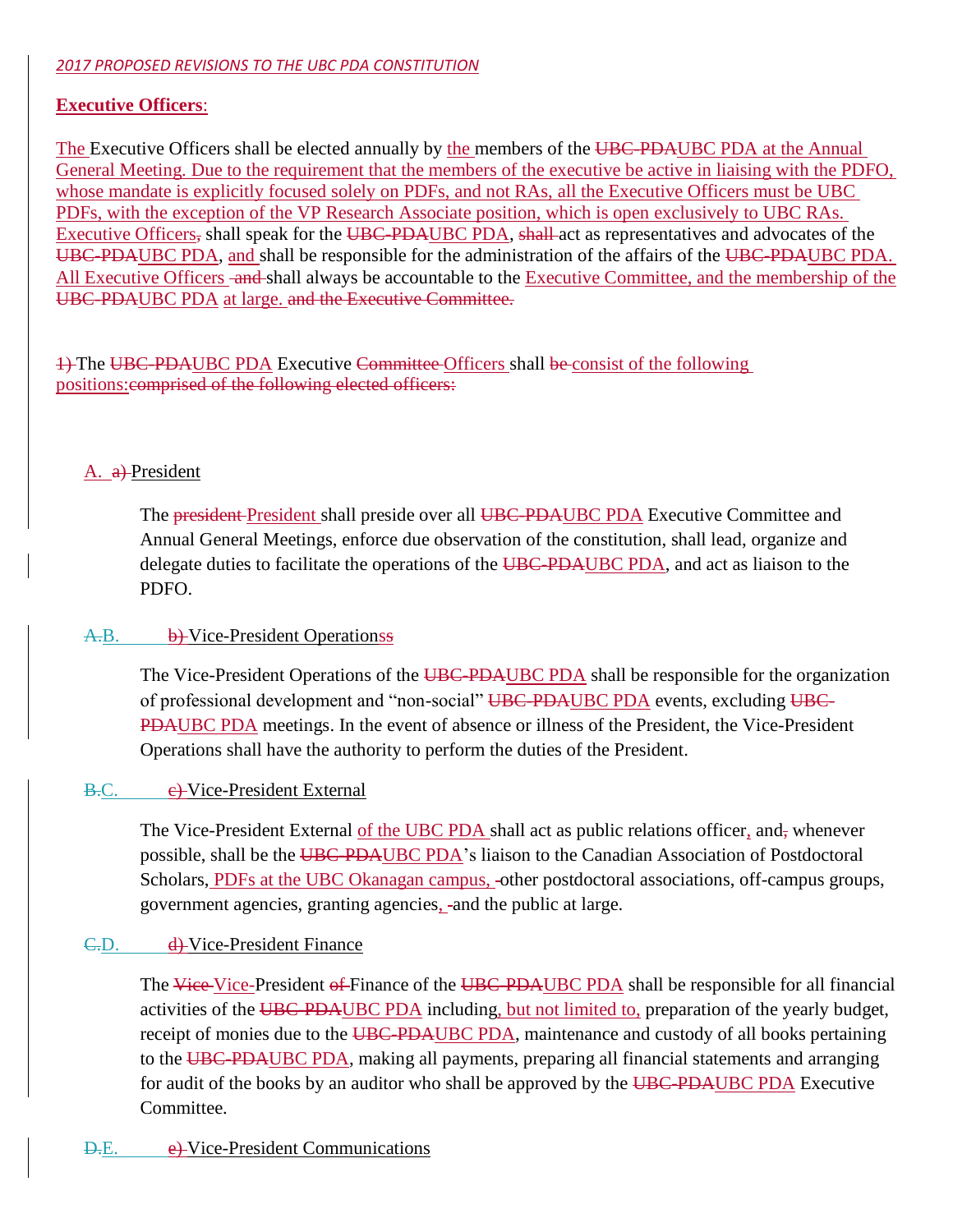#### *2017 PROPOSED REVISIONS TO THE UBC PDA CONSTITUTION*

The Vice-President of Communications of the UBC-PDAUBC PDA shall be responsible for disseminating information of importance to PDFs, including maintenance of the UBC-PDAUBC PDA email database, the UBC-PDAUBC PDA newsletter, the UBC-PDAUBC PDA homepage, UBC PDA calendar, and official UBC-PDAUBC PDA social media websites.

# $E.F.$  **f**) Vice-President Social

The Vice-President Social shall be responsible for planning, executing and advertising social events including the Annual General Meeting, regular PDF social gatherings, social networking events following major PDA events, and shall help to coordinate special events as suggested by members of the UBC-PDAUBC PDA.

# G. Vice-President Research Associates

The Vice-President of Research Associates of the UBC PDA shall be responsible for being the principal liaison between the UBC PDA and UBC RAs, and shall act to increase engagement of RAs with the UBC PDA, with a specific emphasis on social engagement, networking, and research dissemination. This position is extra to the 6 core positions described above, and will only be filled if there is an RA who wishes to become involved in the executive. Should the position go unfilled, the VP External, VP Communications, and VP Social will take over these responsibilities.

# **Executive Committee Members:**

g) Executive committee members

All PDF and RA members of the UBC PDA are eligible to join the UBC PDA Executive Committee. Members may join the executive by making a request to join to the current elected Executive Officers. Executive committee members serve on a non-elected, volunteer basis and are expected to attend regular UBC-PDAUBC PDA executive meetings, contribute ideas and help to advocate for and represent the UBC-PDAUBC PDA.

# **Elections and Terms of Office**

- 1. 2) Each executive office may be held by any member of the UBC-PDAUBC PDA. Although PDFs from UBC-Okanagan are welcome to join the executive, any PDFs running for Executive Officer positions MUST be able to make it to the Vancouver Campus for major PDA and PDFO events, including, but not limited to the PDA 3 Minute Postdoc Slam, PDA Research Day, the Annual General Meeting, and the three (3) PDFO Orientations held each year.
- 2. 3) Elections of UBC-PDAUBC PDA Officers shall be held annually. Nominations shall be taken in the month preceding the Annual General Meeting (AGM) from the UBC PDA membership at large via email/internet, as well as in person from PDF and RA attendees of the Annual General MeetingAGMand also from the UBC-PDA membership at large via email/internet. Elections shall be decided by popular vote of the UBC-PDAUBC PDA membership at large, who attend the AGM.
- 3. 4) Terms of office for the UBC-PDAUBC PDA Officers are one year. Officers may be nominated for reelection but may not serve more than 2 consecutive terms in the same office.